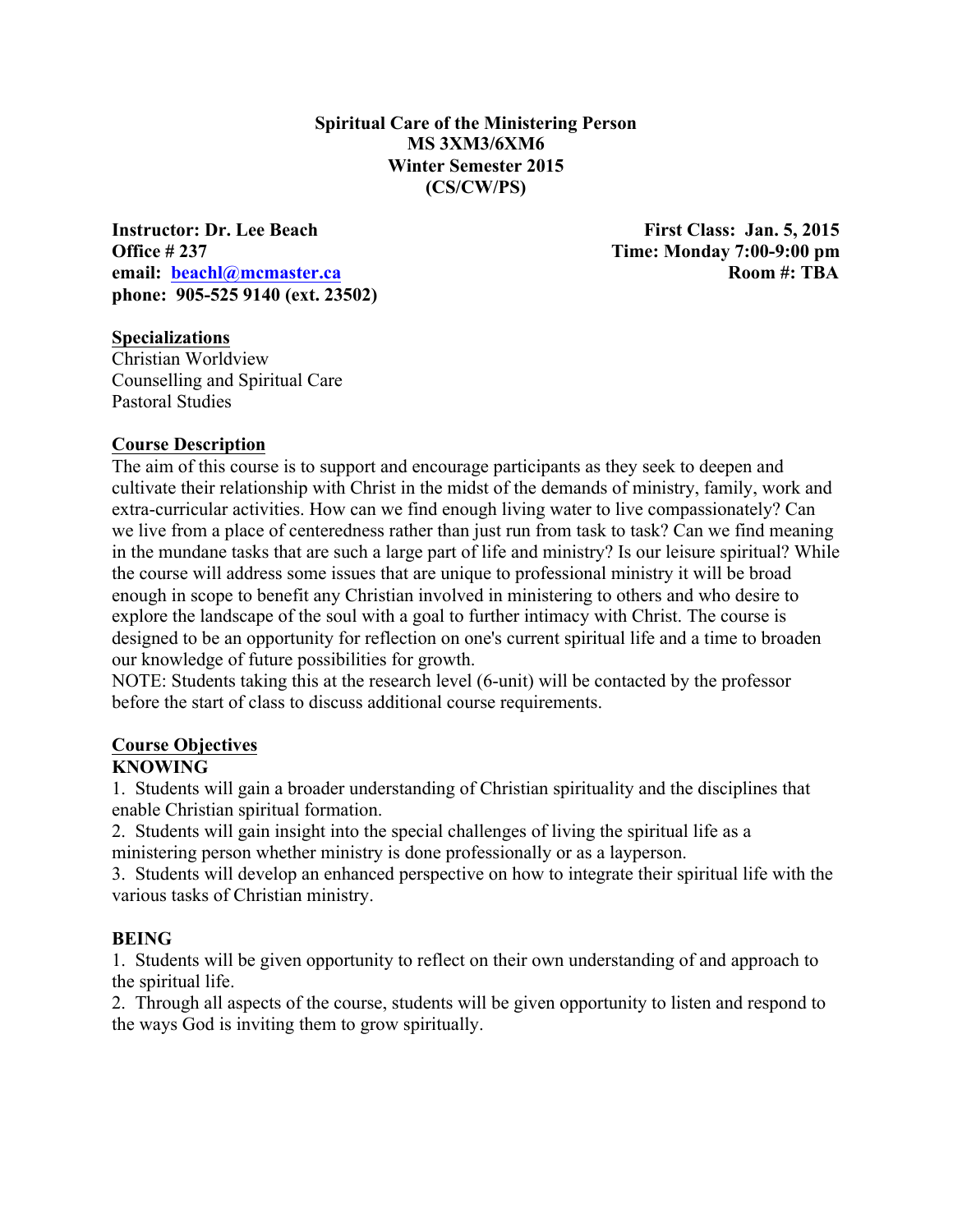#### **DOING**

1. Students will begin to consider ways to include new spiritual disciplines and perspectives into their daily lives and the work of ministry.

2. Students will develop a strategy for ongoing spiritual formation for their lives in ministry.

A core value of our class is that it is a "learning community," designed to be a place where each member of the community can grow through positive affirmation and constructive input. We should all come to the community as people in process, open to be deconstructed and formed through our mutual learning experience.

As professor it is my responsibility to empower each class member as a learner by treating each student with respect and dignity. I come to position myself as a fellow learner in the community and to offer information, reflection, experience and questions for us to reflect on together. Further, it is my responsibility to give good evaluation and feedback to your thinking, both as you offer it to the class and through written work so that your growth through this class can be maximized as a result of our collaboration.

As a responsible member of our learning community you will be expected to commit yourself to the class throughout the semester that we are together. This means that in our class interactions you will endeavor to treat all members of our class with respect and dignity. Your attendance is required as your presence is necessary for our community (that is our class) to function at an optimal level. Assignments should be handed in on time and in good order. All late assignments will be docked at the rate of 2% for each day (including weekends) late. Assignments can be submitted in hard copy on standardized paper or electronically in a word document (pdf's are discouraged).

I am available and would welcome making connections with each of you outside class time. I would love to meet with you at some point if you think that I can be helpful to you in any way. Please feel free to make an appointment with me for a time that works for both of us.

#### **Required Texts:**

Gordon T. Smith, *On the Way: A Guide to Christian Spirituality.* Colorado Springs: NavPress, 2001.

Richard Foster, *Prayer: Finding the Heart's True Home.* San Francisco: Harpers, 1992.

Henri Nouwen, *Creative Ministry.* Image, New York, 2003.

Eugene Peterson, *The Pastor: A Memoir.* New York: Harper One, 2011.

#### **Some topics to be covered:**

Spirituality: What Is It and How Should We Think About It? Our Unique Spirituality: Developmental Considerations Spirituality and Ministry The Disciplines of Christian Spirituality A Spirituality for the Routine Stuff of Ministry A Spirituality for Handling Criticism and Conflict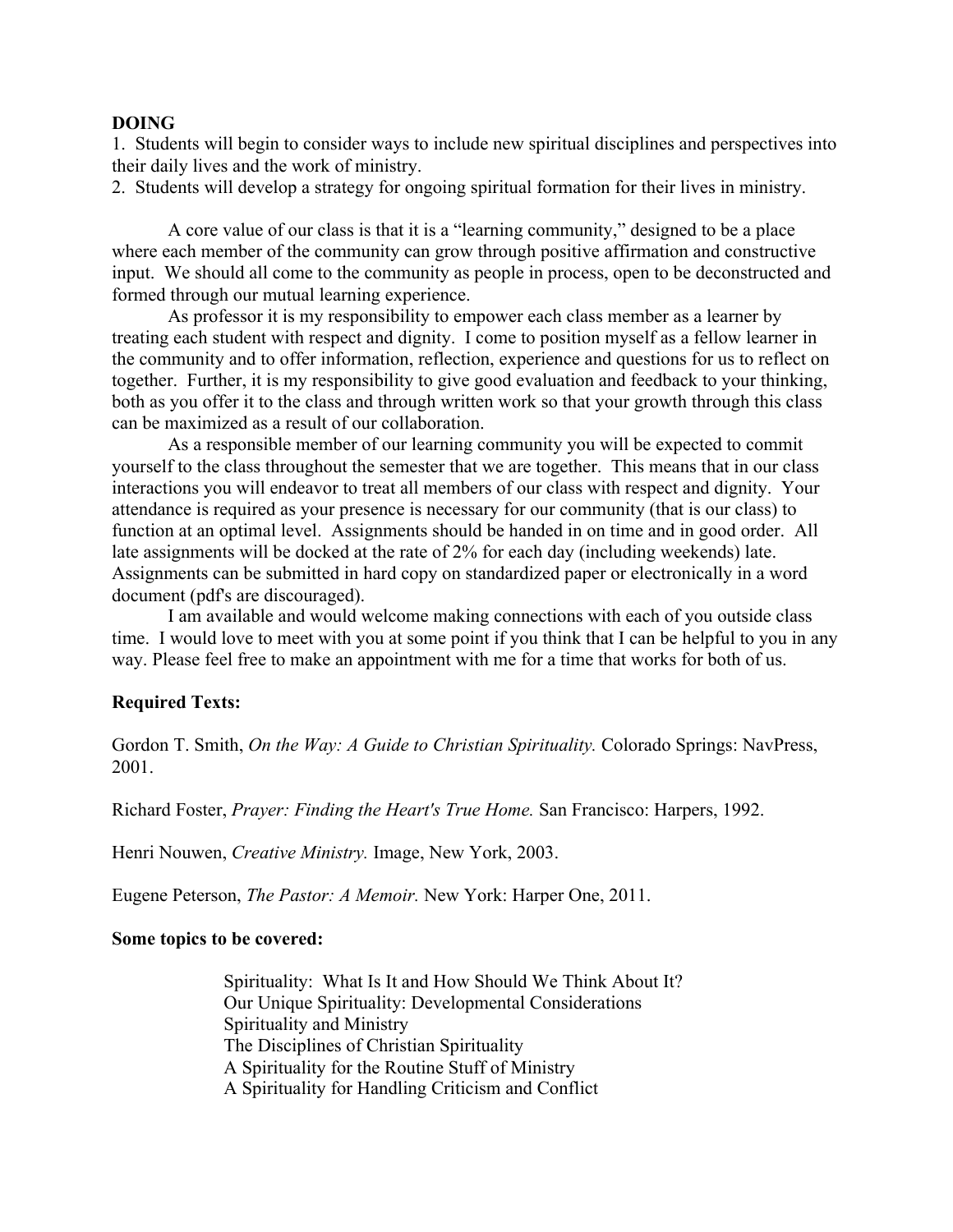A Spirituality for Rest and Leisure A Spirituality for Living in Family and Singleness in the Midst of Ministry A Spirituality for when God Seems Absent Rhythms of the Spiritual life

### **Course Requirements:**

#### **Book Reviews and Conversations**

Students will write two book response papers that encompass two books in each response paper. The first paper will engage Richard Foster's *Prayer* and Gordon Smith's *On the Way.* The paper should compare and contrast the two books, identifying the pertinent points of contact between your life and the texts, how the books complement each other, where (if) there are differences and what you want to take away from the books for your own future spiritual development. The second paper will engage Eugene Peterson's *The Pastor* and Henri Nouwen's *Creative Ministry.*  The same instructions apply to the second paper as was outlined for the first in the comments above. On the date that each paper is due a class discussion will take place where we will debrief on our reading of the books. The discussion will seek to engage each student and encourage sharing of their own experience of reading the book and any "take away" ideas that they have. The purpose of this assignment is to expose students to a wide range of spiritual insight and practice from some noted practitioners and provide a forum for mutual learning and instruction through class interaction.

**First Book Response (Smith and Foster) will be due at class time Feb. 9, 2015. The paper should be 8-10 pages (double spaced) and will be worth 20% of the course grade.**

**The Second Book Response (Peterson and Nouwen) will be due at class time Mar. 23, 2015. The paper should be 8-10 pages (double spaced) and will be worth 20% of the course grade.**

**\*Due to the fact that we will be discussing the books in class no extensions will be granted for this assignment. Late assignments will gladly be accepted but the 2% per day penalty will be applied.**

### **Spiritual Friendship Triads**

Each student will participate in a "triad" or group of three throughout the semester for the purpose of offering spiritual friendship and support for the journey. These triads will be arranged at the first class meeting and students will have freedom to choose their own group (as much as that is possible given class numbers, etc.). The groups will meet a minimum of seven times throughout the semester, away from regular class time, for interaction around issues of the spiritual life and the realities of developing our walk with Christ in light of the many challenges that life in this world presents to us (a basic structure for the group meetings will be provided at the first class). Each student will keep a journal based on each of the group meetings with thoughts, insights, reflections and places of transformation. Length of journal entries may vary, but will be evaluated on the depth of insight and reflection offered. Share only what you are comfortable sharing. This journal, as well as a final reflection on the experience of being engaged in intentional spiritual friendship will be submitted to the instructor at the end of the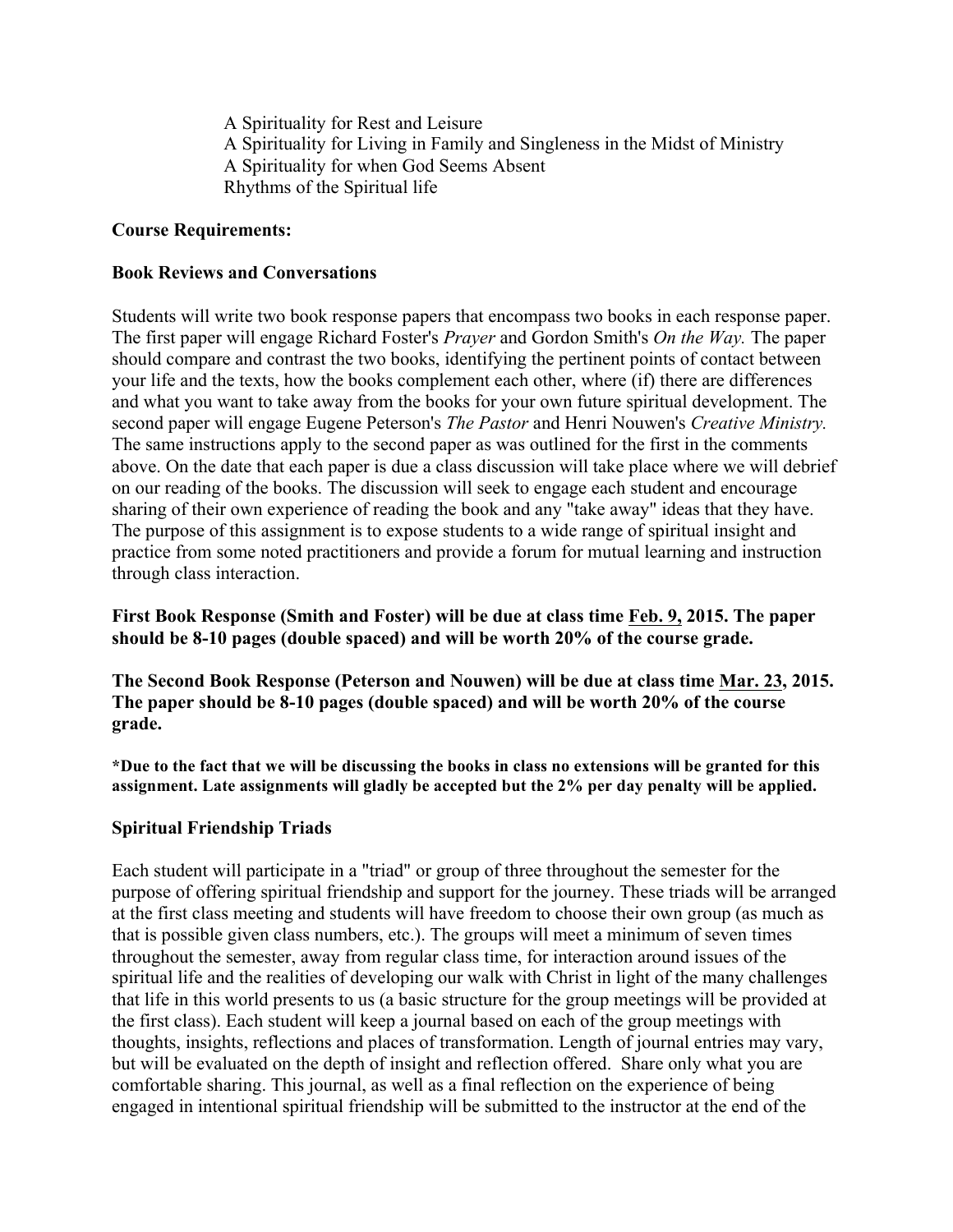semester. The final reflection should offer your overall response to the group experience, where you found it helpful, what you did not like, how such an experience could be helpful in the future, etc. The journal can be submitted in typewritten/electronic OR longhand form (i.e. a paper journal is fine), the reflection should be submitted in typewritten/electronic format and should be 2-3 pages in length. The purpose of the assignment is to introduce (or reinforce) the potential value of intentional spiritual friendship in the development of our spiritual lives.

### **This assignment is due on Apr. 3, 2015 (\*this is not a class meeting date, electronic submission or early submission is fine) and will constitute 20% of the course grade.**

## **Personal Retreat and Half-Day of Prayer**

Each student will engage in a personal retreat/ half-day of prayer at some point in the semester. The exact time will be determined by the student. A class session will occur within the first third of the semester where instruction will be given and a hand-out will be provided that offers help with how to approach this time of retreat and prayer (however if you want to proceed with your retreat before this class and you are unsure of how to go about it please consult with the instructor who will be happy to give you some guidance). After the retreat has been completed a brief reflection paper will be written that offers personal insight into what the experience was like for you; how you approached it, how it felt, what worked, what did not work, how might this practice inform your spirituality in the years to come? etc. The purpose of the assignment is to allow students to practice the discipline of retreat and extended prayer with a view to reinforcing or establishing it as a discipline for ongoing growth.

**The reflection paper is due Mar. 30, 2015, it should be 2-3 pages in length (double spaced) and will be worth 10% of the final course grade.** (students are encouraged to hand the assignment in sooner than Mar. 30 if they complete their retreat at some point earlier in the semester)

### **Research and Reflection Paper**

Reflect upon your approach to spirituality and spiritual practices to date, and in light of course material and further research articulate your ongoing hopes and plans for your spiritual life and spiritual formation. Students are expected to interact deeply with the required texts and at least 6 other sources for this assignment.

Questions to aid your reflection:

-How would you describe your approach to the spiritual life to date?

-Reflect upon how your spiritual and personality type as well as developmental considerations and context have shaped your approach to spirituality.

-What do you see as being the strengths of your approach to spirituality? The weaknesses?

-Reflect upon your spiritual practices to date. What have been your dominant practices?

-In what ways have they served to draw you closer to God?

-In what ways have they served to distance you from God?

-Where do you sense God leading you next in your ongoing spiritual development?

- What practices will be key to your ongoing growth?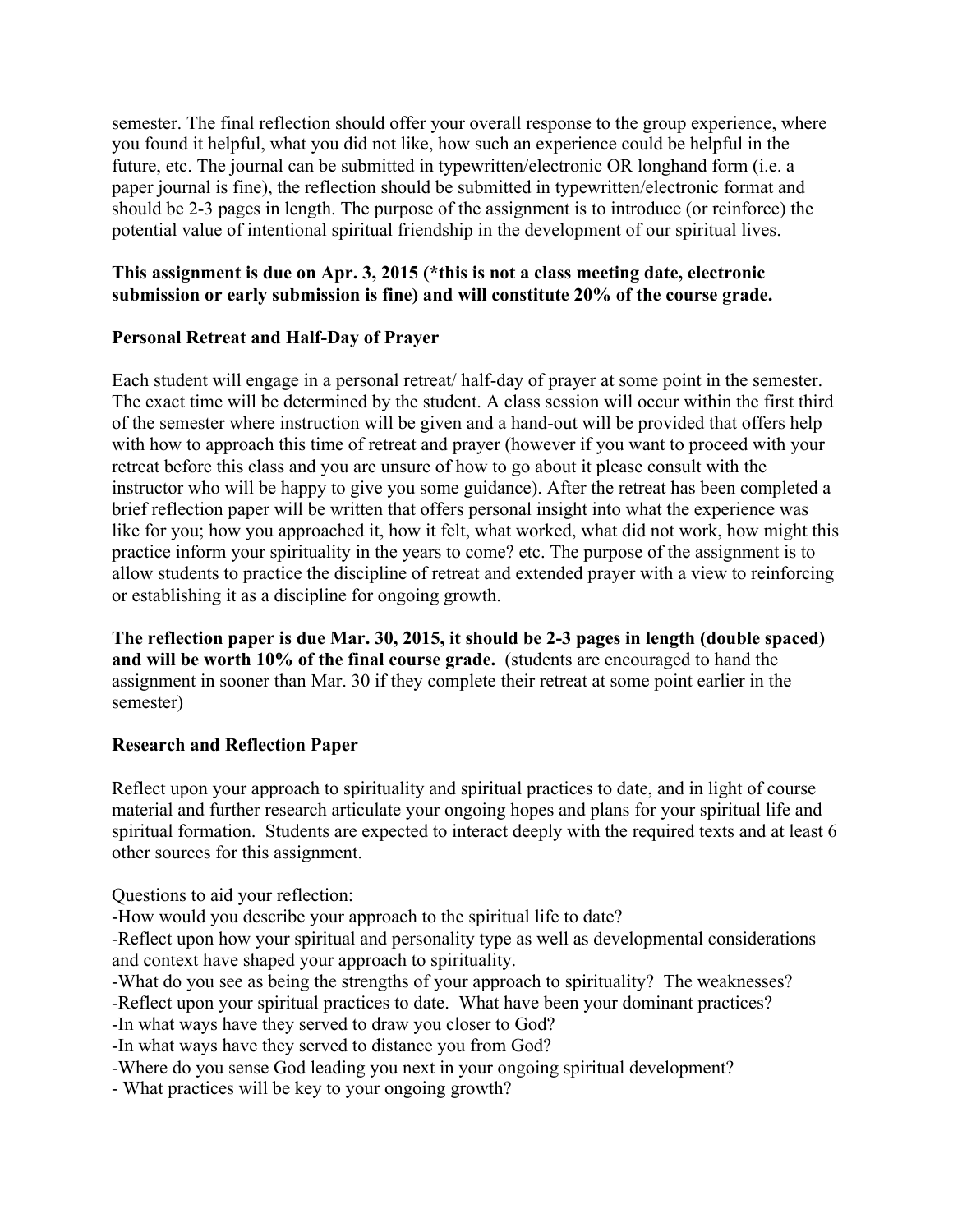This assignment is not meant to encourage students to articulate a theoretically ideal vision of the spiritual life. Instead this assignment is meant to give students an opportunity to graciously and honestly reflect upon the nuances of their current approach to spirituality and to listen attentively how God is leading them on from here. The purpose of this assignment is to invite you to consider a variety of perspectives on spiritual health and growth, evaluate your own practices in light of them and reflect on the way forward.

### **This paper is due Apr. 6, 2015 (\*this is not a class meeting date, electronic submission or early submission is fine) it should be 10-12 pages (double spaced) in length and will constitute 30% of the course grade.**

## **Additional Notes**

## **A. Textbook Purchase**

All required textbooks for this class are available from the College's book service, READ On Bookstore, Room 145, McMaster Divinity College. Texts may be purchased on the first day of class. For advance purchase, you may contact READ On Bookstore, 304 The East Mall, Suite 100, Etobicoke, ON M9C 5K1: phone 416.620.2934; fax 416.622.2308; email books@readon.ca. Other book services may also carry the texts.

## **B. Academic Honesty**

Academic dishonesty is a serious offence that may take any number of forms, including plagiarism, the submission of work that is not one's own or for which previous credit has been obtained, and/or unauthorized collaboration with other students. Academic dishonesty can result in severe consequences, e.g., failure of the assignment, failure of the course, a notation on one's academic transcript, and/or suspension or expulsion from the College.

Students are responsible for understanding what constitutes academic dishonesty. Please refer to the Divinity College Statement on Academic Honesty  $\sim$ 

http://www.mcmasterdivinity.ca/programs/rules-regulations

# **C. Gender Inclusive Language**

McMaster Divinity College uses inclusive language for human beings in worship services, student written materials, and all of its publications. In reference to biblical texts, the integrity of the original expressions and the names of God should be respected. The NRSV and TNIV are examples of the use of inclusive language for human beings. It is expected that inclusive language will be used in chapel services and all MDC assignments.

### **D. Style**

All stylistic considerations (including but not limited to questions of formatting, footnotes, and bibliographic references) must conform to the McMaster Divinity College Style Guidelines for Essays and Theses

http://www.mcmasterdivinity.ca/sites/default/files/documents/MDCStyleGuide.pdf Failure to observe appropriate form will result in grade reductions.